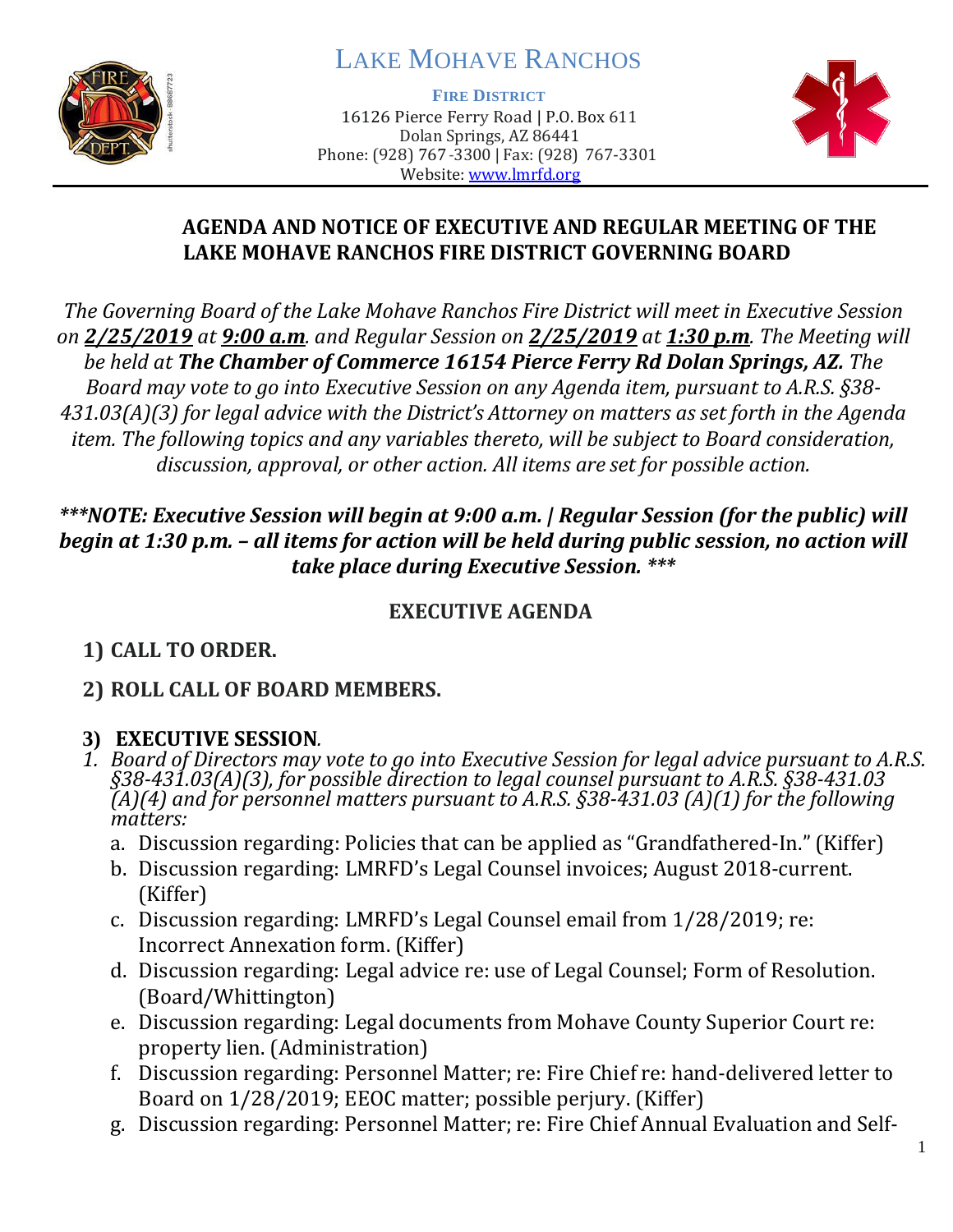Evaluation. (Board/Administration)

- h. Discussion regarding: Personnel Matter; re: Fire Chief Contract. (Board/Administration)
- i. Discussion regarding: Personnel Matter; re: Fire Chief re: Performance within Administration/Administrative Staff; possible reorganization of Administrative Staff duties, Staff hours, Staff Wages & Benefits; Minutes preparation/overview; Agenda Item List; Agenda Items. (Kiffer/Cass/Reh-Bower)
- j. Discussion regarding: Personnel Matter; re: Fire Chief re: Administrative Assistant referral for "Fit for Duty" Evaluation. (Kiffer)

# **4) ADJOURNMENT**.

#### **REGULAR AGENDA**

**\_\_\_\_\_\_\_\_\_\_\_\_\_\_\_\_\_\_\_\_\_\_\_\_\_\_\_\_\_\_\_\_\_\_\_\_\_\_\_\_\_\_\_\_\_\_\_\_\_\_\_\_\_\_\_\_\_\_\_\_\_\_\_\_\_\_\_\_\_\_\_\_\_\_\_\_\_\_\_\_\_\_\_\_\_\_\_\_\_\_\_\_\_\_\_**

# **1) CALL TO ORDER.**

#### **2) ROLL CALL OF BOARD MEMBERS.**

#### **3) PLEDGE OF ALLIEGANCE.**

#### **4) APPROVAL OF MINUTES.**

- a. Executive Session 11/26/2018 (Set 1-A3/A4-Items A, B, C, D, E and F, Set 2-A1- Item F, Set 3-A1 Items G, H and I)
- b. Executive Session 12/27/2018 (Set 1 A3/A4 Items A, B, C, D, E, F and H and Set 2 A1 Item F)
- c. Executive Session 1/28/2019 (Set 1 A3/A4 Items A, B, C and Set 2 A1 Item A)
- d. Regular Session 1/28/2019

## **5) REPORTS.**

- a. **January 2019 Financial Report(s).** *(The financial report(s) are to be reviewed and approved by the Board).*
- b. Discussion and possible action regarding: Review and approval of FY 17/18 LMRFD Audit Report from Brian Richards. (Board)
- c**. Fire Chief's Report.** *(The governing body may not propose, discuss, deliberate or take legal action on this matter unless the specific matter is properly noticed for legal action. Therefore, action taken as a result of the Chief's report will be limited to directing staff to study the matter or scheduling the matter for further consideration and discussion at a later date. (A.R.S. 38-431.02.K.)*
	- o *January 2019 LMRFD Run-Report*
	- o *Meadview Schedule: January 2019 actual coverage; March 2019 tentative coverage.*
	- o *Meetings/Conferences/Trainings*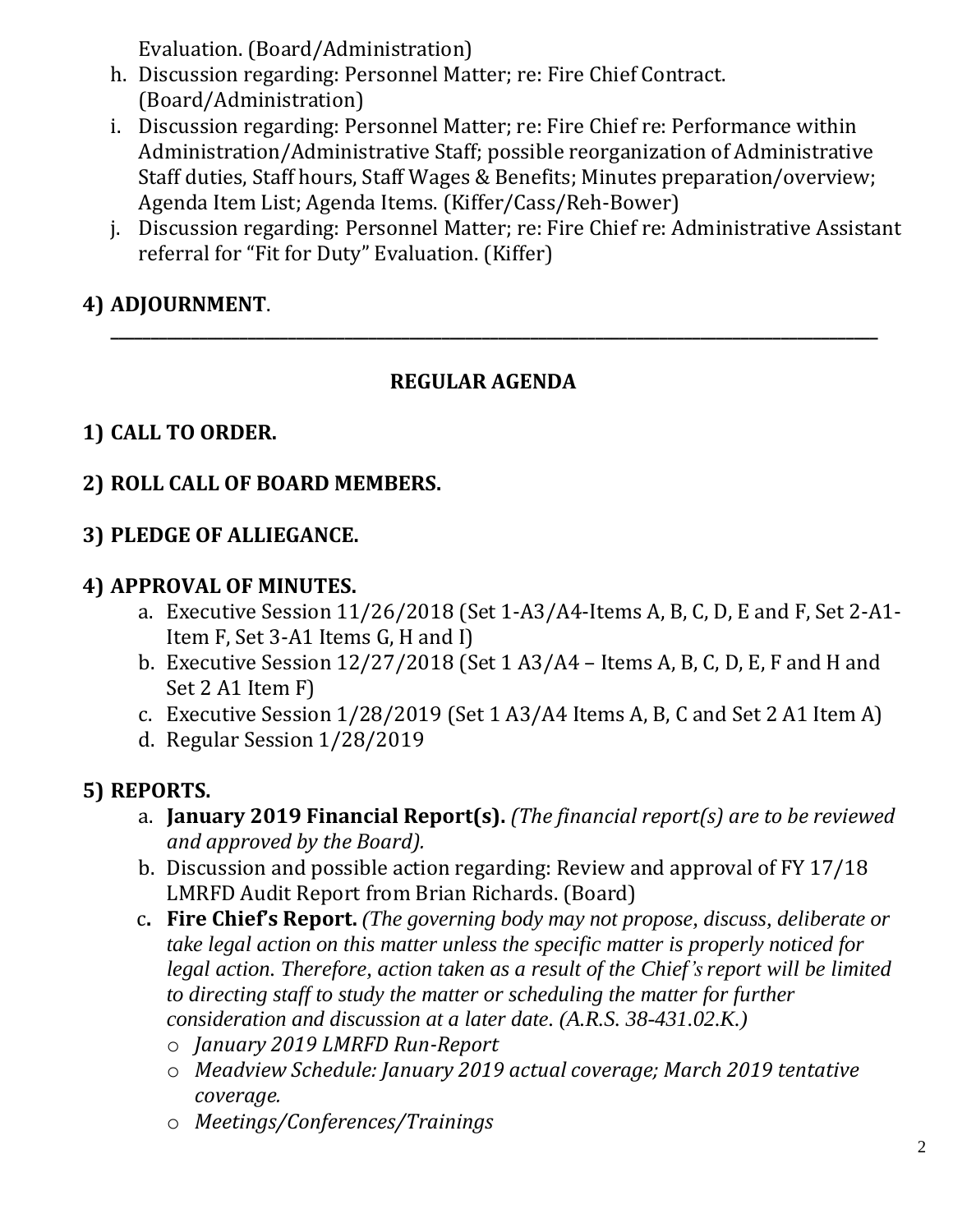- o *District Properties*
- o *District vehicles/apparatus*
- o *Projects in the works*
- o *Other*

# **6) CALL TO THE PUBLIC & CORRESPONDENCE**. *(Consideration and discussion of*

*comments and complaints from the public. Those wishing to address the Lake Mohave Ranchos Fire District Board need not request permission in advance. The Fire District Board is not permitted to discuss or take action on any item(s) that are not on the Agenda that are raised in the call to the public. However, individual Board Members may be permitted to respond to criticism directed to them. Otherwise, the Board may direct that staff review the matter or that the matter be placed on a future agenda. The Fire District Board cannot discuss or take legal action on any issue raised during the Call to the Public due to restriction of the Opening Meeting Law.)*

# **7) BUSINESS.**

- a. Discussion and possible action regarding: Policies that can be applied as "Grandfathered-In;" possible review of current LMRFD Board By-Laws; possible adoption of draft revised LMRFD Board By-Laws/Rules of Procedures. (Kiffer/Cass)
- b. Discussion and possible action regarding: LMRFD's Legal Counsel invoices; August 2018-current. (Kiffer)
- c. Discussion and possible action regarding: LMRFD's Legal Counsel email from 1/28/2019; re: Incorrect Annexation form. (Kiffer)
- d. Discussion and possible action regarding: Legal advice re: use of Legal Counsel; Form of Resolution. (Board/Whittington)
- e. Discussion and possible action regarding: Legal documents from Mohave County Superior Court re: property lien. (Administration)
- f. Discussion and possible action regarding: Personnel Matter; re: Fire Chief re: hand-delivered letter to Board on 1/28/2019; EEOC matter; possible perjury. (Kiffer)
- g. Discussion and possible action regarding: Personnel Matter; re: Fire Chief Annual Evaluation and Self-Evaluation. (Board/Administration)
- h. Discussion and possible action regarding: Personnel Matter; re: Fire Chief Contract. (Board/Administration)
- i. Discussion and possible action regarding: Personnel Matter; re: Fire Chief re: Performance within Administration/Administrative Staff; possible reorganization of Administrative Staff duties, Staff hours, Staff Wages & Benefits; Minutes preparation/overview; Agenda Item List; Agenda Items. (Kiffer/Cass/Reh-Bower)
- j. Discussion and possible action regarding: Administrative Assistant referral for "Fit for Duty" Evaluation. (Kiffer)
- k. Discussion and possible action regarding: Ambulance Billing; RFP. (Buldra)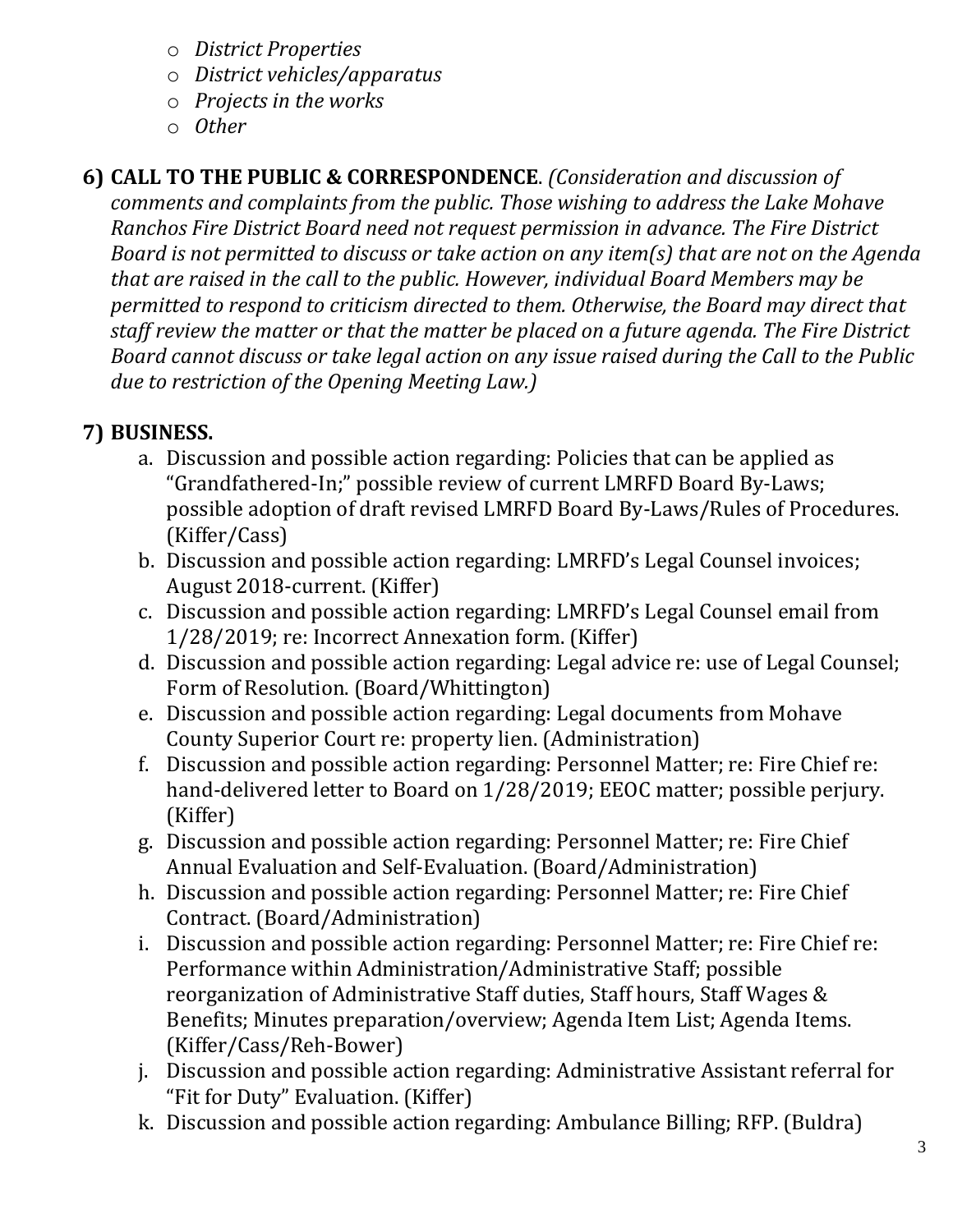- l. Discussion and possible action regarding: Formatting of the Profit and Loss (P & L) Sheet. (Reh-Bower)
- m. Discussion and possible action regarding: Periodic contact with Gabe Buldra, CPA for LMRFD. (Reh-Bower)
- n. Discussion and possible action regarding: LMRFD Brush Truck vs. another vehicle; repairs/maintenance cost of the 2000 F-550 from 7/1/2016-current. (Reh-Bower)
- o. Discussion and possible action regarding: Develop a Strategic Plan for the Fire Chief; Quarterly Reviews. (Reh-Bower)
- p. Discussion and possible action regarding: Develop a Capital Replacement Schedule. (Reh-Bower)
- q. Discussion and possible action: Review LMRFD Records Destruction Schedules for 2017 & 2018. (Reh-Bower)
- r. Discussion and possible action regarding: Siren Act 2018 information re: update. (Reh-Bower)
- s. Discussion and possible action regarding: LMRFD Grievance Policy (draft); LMRFD Sexual Harassment/Harassment Policy (draft); LMRFD Personnel Evaluation Policy (draft); LMRFD Disciplinary Appeals Policy (draft) and review of prior LMRFD 2010 Policy Manual. (Cass)
- t. Discussion and possible action regarding: Unfunded PSPRS Liability; re: 30-year amortization schedule; re: posting on LMRFD website. (Board)
- u. Discussion and possible action regarding: HWY-93 call logs vs. Kingman Dispatch call logs; re: actual vs. reported; comparisons. (Board/Administration)
- v. Discussion and possible action regarding: Sherwood Email; re: Annexation matter. (Board)
- w. Discussion and possible action regarding: Payroll discrepancy matter re: update. (Terrill)
- x. Discussion and possible action regarding: Review of Gabriel & Ashworth invoices and payments. (Kiffer)
- y. Discussion and possible action regarding: VFIS covering cost of Private Investigator for EEOC matter. (Kiffer)
- z. Discussion and possible action regarding: Purchase of LMRFD Board Member shirts for new Board Members. (Kiffer)
- aa.Discussion and possible action regarding: Resolution 2019-001; Annexation into LMRFD; Baxter property. (Administration)
- bb. Discussion and possible action regarding: Invoice and information from Chicago Title Company re: limited title report for District properties. (Administration)
- cc. Discussion and possible action regarding: Subscription to NTN Database (for LMRFD Suppression Personnel). (Administration)
- dd. Discussion and possible action regarding: Grant Writer for LMRFD; re: information and cost. (Administration)
- ee.Discussion and possible action regarding: Possible purchase of video recording